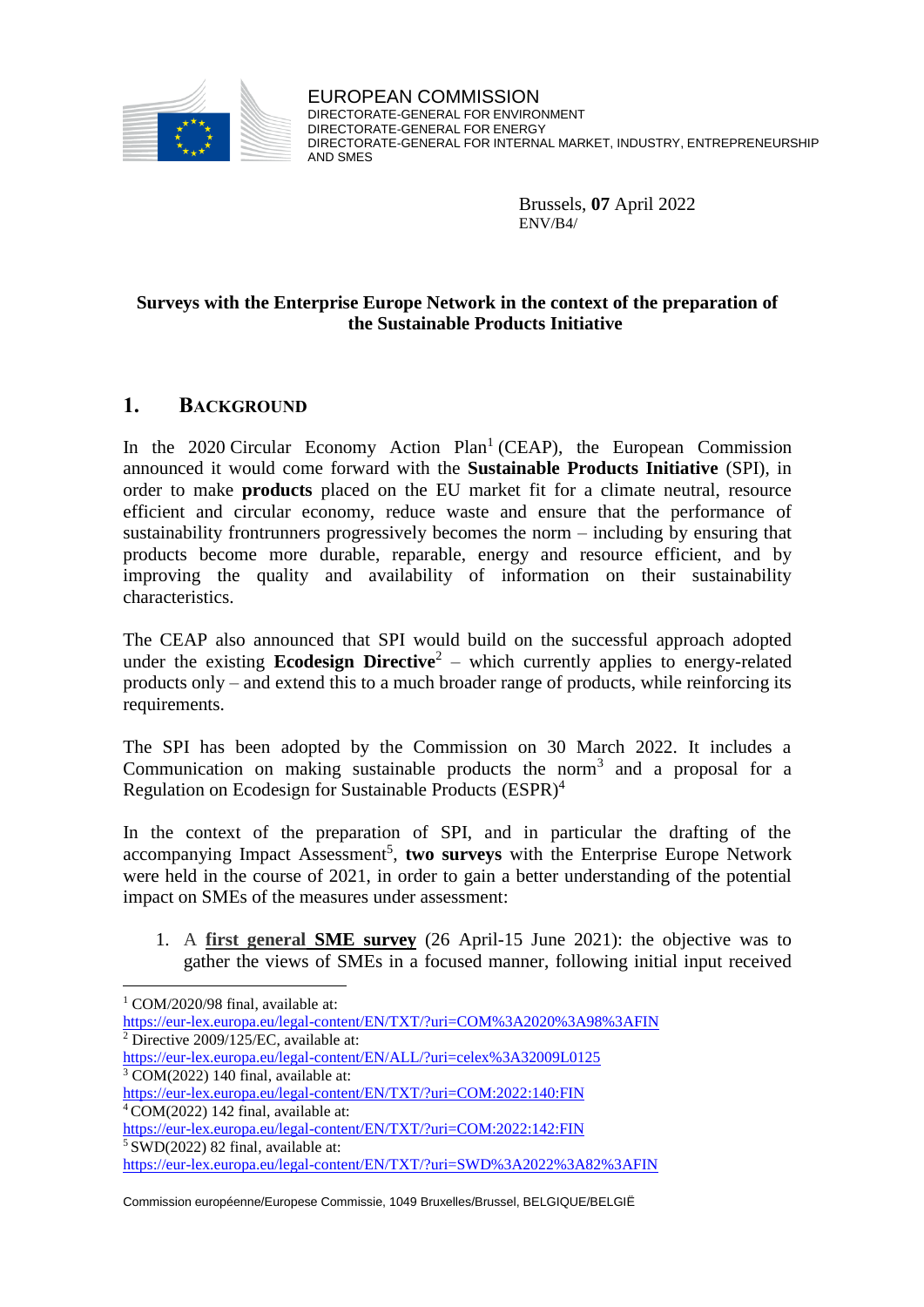from them via an Open Public Consultation on SPI<sup>6</sup> held earlier in 2021. As part of this survey, a tailored SME questionnaire was developed, focusing on topics of relevance for SPI, including *company environmental/social impact and engagement in sustainable products*, *circular business models*, *economic and reputational incentives for product sustainability*, *Digital Product Passports* and *management of unsold consumer products*.

2. A second **targeted SME survey** (20 October-4 November 2021): this survey built on the results of the first general SME survey outlined above, and drew primarily on the knowledge and expertise of Enterprise Europe Network contact points, as well as other SME representative bodies. Respondents were requested to reply on behalf of the SMEs that they represented, based on their familiarity with SMEs and their business practices.

# **2. SHORT SUMMARY OF THE RESULTS OF THE SURVEYS**

## *A. First general SME survey (26 April-15 June 2021)*

#### *a. Responses*

This survey received 332 responses, with 90% of the respondents being Enterprise Europe Network (EEN) members. Over 50% of the respondents were located in four EU Member States: France (15%), Germany (15%), Poland (15%), and Romania (12%). In total, respondents from 17 different countries were represented.

More than half of the companies who responded were active in industry (56%), followed by services (21%) and wholesale and retail trade (11%). 43% of the companies dealt with final products, 11% with intermediary products and 40% with both.

41% of the responding SMEs operated across EU Member State borders, followed by national level (29%) and local/regional level (29%). 8% were self-employed (0 employees); 35% were micro (1-9 employees); 32% were small (10-49 employees); and 24% were medium sized (50-249 employees).

## *b. Main findings*

 $\overline{a}$ 

**In general**, the survey found good levels of SME engagement in, and awareness of, in the sustainable product transition. Most could estimate their environmental and social impacts at least to some extent, and almost half reported they were introducing more sustainable products on the market frequently, or almost always. Respondents were less frequently engaged in innovation concerning circularity, social aspects or ecodesign of products, however.

Respondents considered regulation, incentives, and sufficient access to financing as keys to fostering **circular business models** amongst SMEs.

In relation to **incentives for fostering sustainable products**, respondents judged direct subsidies and other financial incentives (e.g. tax exceptions/VAT reductions) to be most effective, and procurement measures (such as green public procurement etc.) to have average/limited benefits. Eco-labelling based on environmental impact of products and

<sup>6</sup>[https://ec.europa.eu/info/law/better-regulation/have-your-say/initiatives/12567-Sustainable-products](https://ec.europa.eu/info/law/better-regulation/have-your-say/initiatives/12567-Sustainable-products-initiative/public-consultation_en)[initiative/public-consultation\\_en](https://ec.europa.eu/info/law/better-regulation/have-your-say/initiatives/12567-Sustainable-products-initiative/public-consultation_en)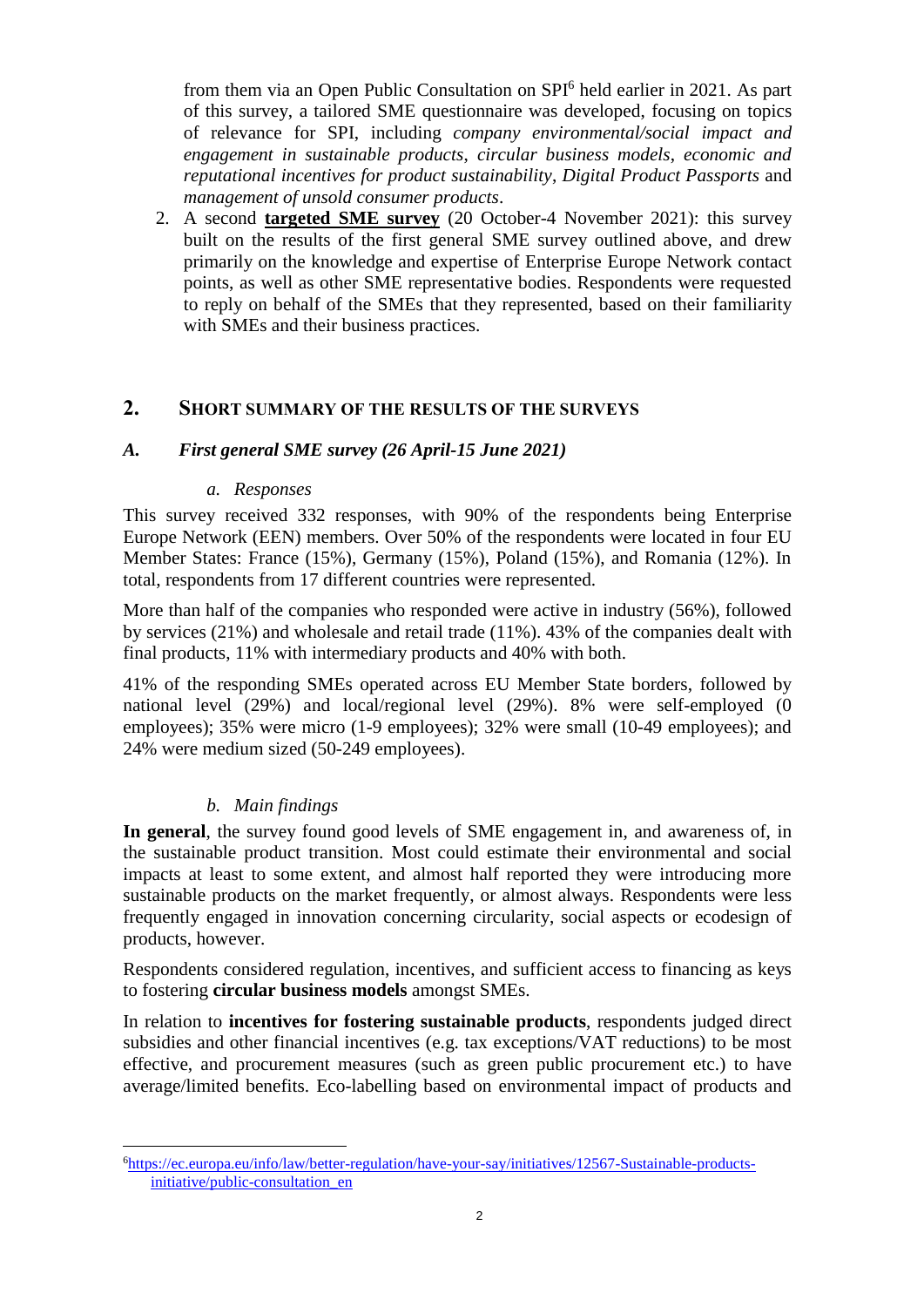services, as well as sustainability labelling based on environmental, social and circularity impact, were expected to have high benefits as reputation incentives.

Respondents expected the introduction of **Digital Product Passports** to have some positive environmental impacts, and to increase consumer empowerment due to greater availability of product information. They expected increased administrative burden due to higher monitoring and reporting obligations to be the main economic impact for businesses, but this was followed by expected increased economic returns and decoupling of economic growth from environmental impact in the EU.

In relation to the handling of **unsold consumer products**, respondents indicated they were most likely to systematically discount the price until sold or to recover materials from unsold products, and were least likely to send them to be incinerated or landfilled, or to send them back to suppliers (or manufacturers).

### *B. Targeted SME survey (20 October-4 November 2021)*

#### *a. Responses*

The targeted survey received 35 replies. Responding organisations indicated they were located in the following EU Member States: Belgium, Denmark, Germany, Spain, Italy, Poland and Portugal.

### *b. Main findings*

While the findings of this survey pointed to possible negative impacts for SMEs linked to the implementation of a number of measures analysed in the context of the Impact Assessment (such as reinforced product and information requirements), it also pointed to the possibility that certain benefits for SMEs could accrue from such measures, and bring added value for these companies over time (for example via lower material costs; increased reputational benefits; better access to the market for greener products; strengthened customer loyalty etc.).

Respondents also indicated that appropriate support – such as dedicated SME provisions in the legal text (e.g. consideration of longer transitional periods for SMEs, or simplified procedures) could be effective in offsetting negative effects for SMEs, assisting them in adapting to the new rules, and helping them to draw maximum benefit from them.

*→ Please see Annexes 2, 12 and 19 of the SPI Impact Assessment<sup>7</sup> for more details on both of the surveys outlined in this section.*

#### **a. OUTCOME**

The findings of the two surveys carried out with the Enterprise Europe Network provided useful indications of the expected impact of the measures that were considered by the Commission in the context of the SPI impact assessment.

 $\overline{a}$ 

<sup>7</sup> SWD(2022) 82 final, available at:

<https://eur-lex.europa.eu/legal-content/EN/TXT/?uri=SWD%3A2022%3A82%3AFIN>